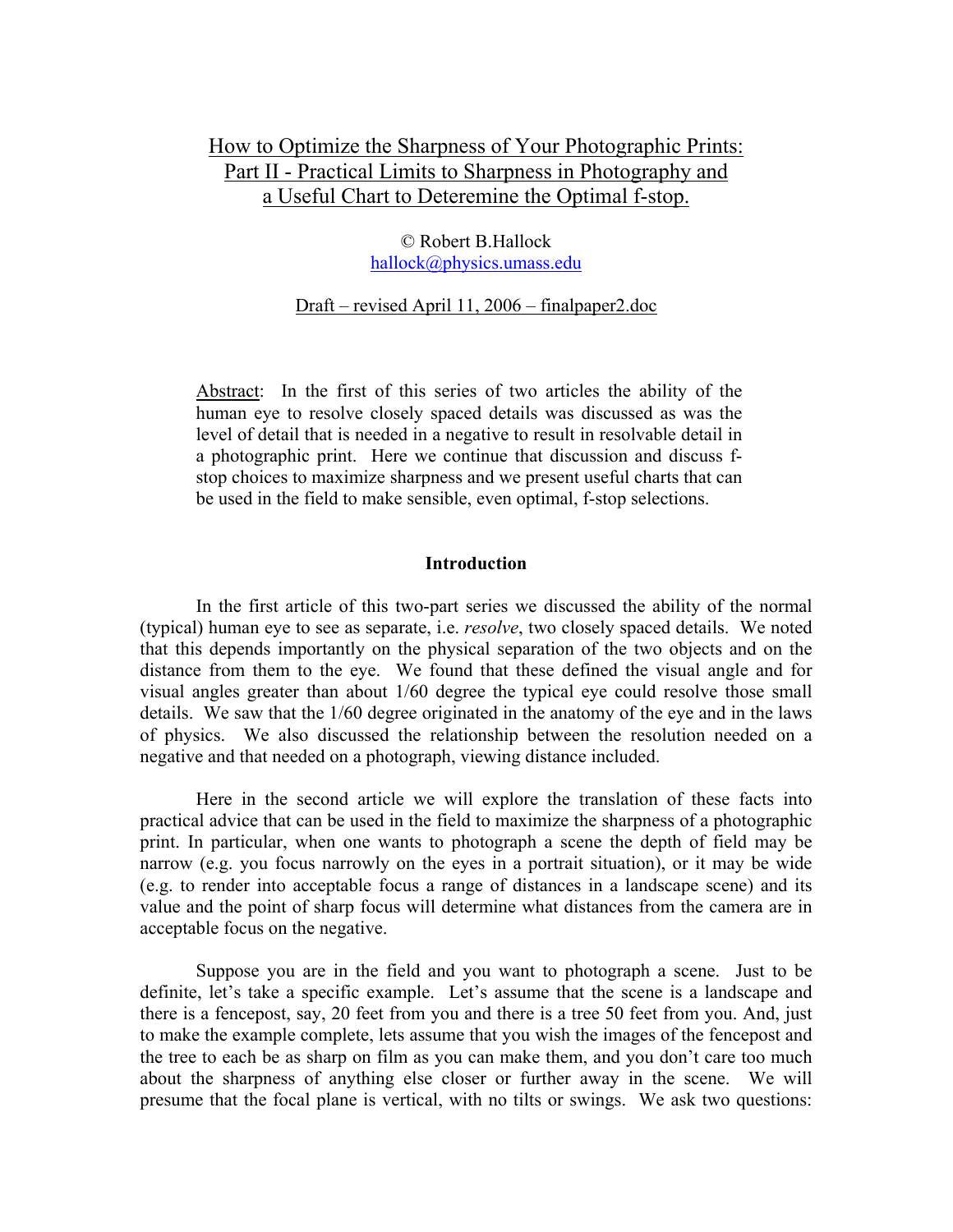(1) which aperture (f-stop) will be best to ensure that a certain *range of distances* in the scene (from the fence post to the tree) will be rendered in *optimally sharp focus*? We might also ask a second question, (2) which range of apertures is available to us so that this range of distances in the scene will be *acceptably* in focus? There is a precise answer to the first question, and to answer the second question we need to know what level of resolution will be acceptable to us in the final print. To answer this second question we will utilize the information from the first article. (There is a third question that may come to mind. Once you determine an optimal aperture or range of apertures, where in the scene do you focus to actually expose the film? The answer: one third of the way from the fencepost to the tree. In general the focus point should be one third of the way into the scene between the two objects of interest.) We will now address our two questions.

# **Optimal sharpness**

 Now, one can focus on the post and one can separately focus on the tree. When doing so, if we are using a view camera, we notice that the position of the ground glass relative to the lens changes as the point of focus in the scene is changed. So, the ground glass must be moved some distance further from the lens as the focus point switches from the further tree to the closer fencepost. If one makes note of this *change in the lens to ground glass distance*, one can readily determine the *optimal aperture* that will provide the optimal focus for everything between the fencepost and the tree in the scene. And, one can readily determine what *range of apertures* will result in acceptable focus, but this latter question depends on what resolution one wants in the final print.

 Since one is first asking for the optimal aperture, one is really asking what aperture gives the *best* resolution for the situation at hand. Using the equations from the physics of light (optics), it is possible to write down an equation for the resolution in terms of any given aperture and any given change in the distance between the lens and the ground glass when you focus separately on any two objects (e.g. our fencepost and our tree). The equation used combines two effects that limit sharpness. One is the blurring effect that comes from the reduced depth of field that results from large finite aperture size; only one distance from the lens is in perfect focus on the negative, other distances are increasingly out of focus the larger the aperture. The other is the blurring effect caused by the physical constraints produced by diffraction caused by the aperture itself. The former is most significant for large aperture openings; the latter is most significant for small aperture openings (i.e. high f-stop values). Sparing all of the mathematical details, the result is given in figure 1 as a set of curves for several specific sets of changes in the distance between the lens and the ground glass from 0.5 mm to 10 mm as one might find for a range of different situations. We will next discuss this figure in some detail.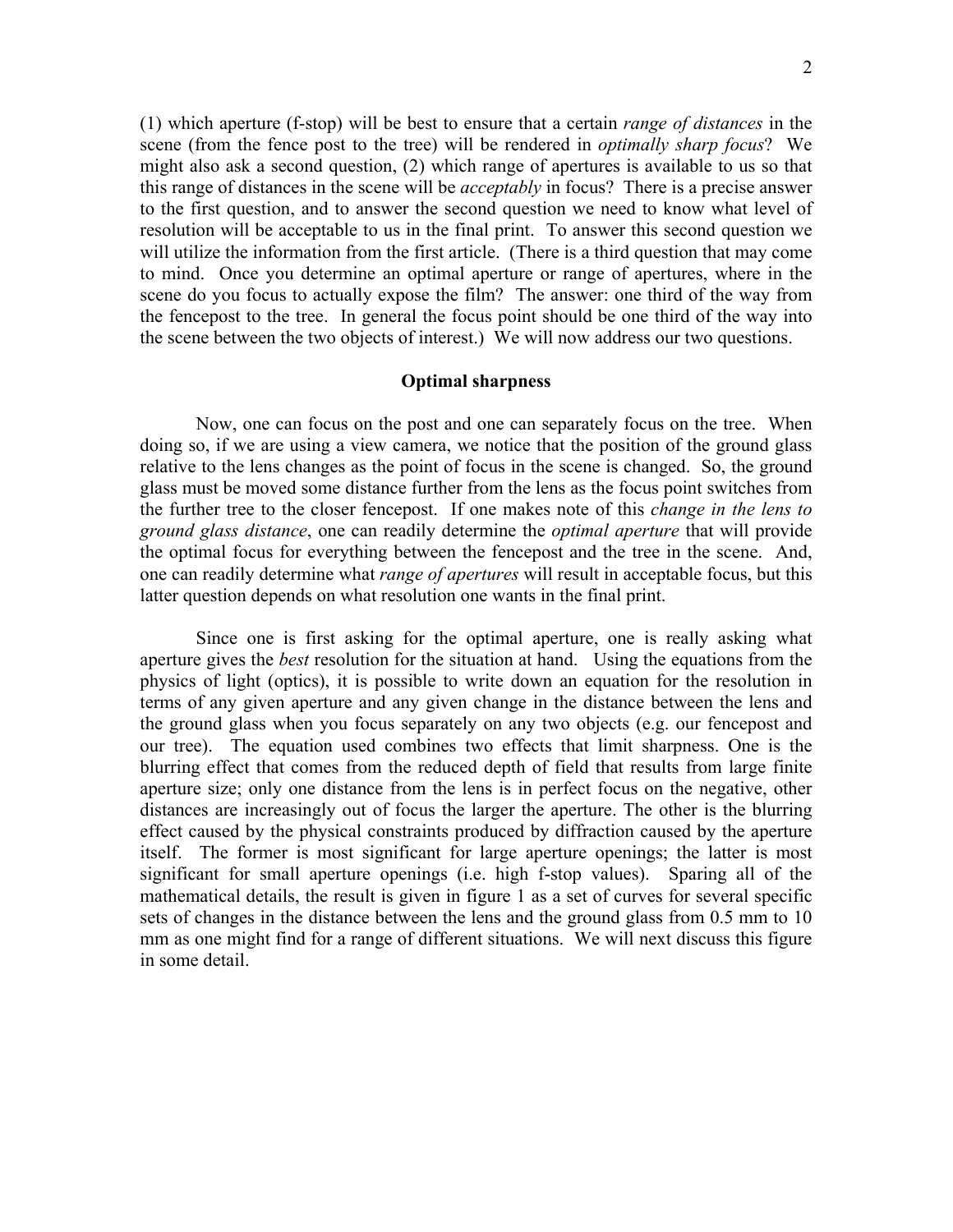

Figure 1: Circle of confusion (see text) vs. f-stop for several shifts in the position of the ground glass for near vs. far focus. The optimal fstop is given by the location of the minimum in each curve. Also shown on the right axis is the number of *line pairs or cycles* per mm on the negative.

 Each curve shown in figure 1 is computed for a different distance between the position of the ground glass for the near and far focus in a scene of interest. For a given curve, the circle of confusion produced on the *negative* can be read off the plot for any specific f-stop. The unit is the millimeter and, again, the vertical axis is labeled circle of confusion, which is traditional. The operational meaning of circle of confusion is this: if the circle of confusion is 0.1 mm, this means that ten lines per millimeter (each black line separated by an equal-width white gap) *on the negative* could be resolved as separate lines when viewed at a distance of ten inches from the negative. i.e. the lines are 0.1 millimeter apart and can be seen as separate. In the terminology of article I, there are 10 line pairs (10 black lines separated by 10 equally wide white spaces), or 10 cycles per mm. The concept of a line pair or cycle is very useful. For example, if a digital camera were to capture the image, the best that the camera could do would be to be able to capture one full cycle on two adjacent pixels, one receiving light, one not (see figure 2 in article I).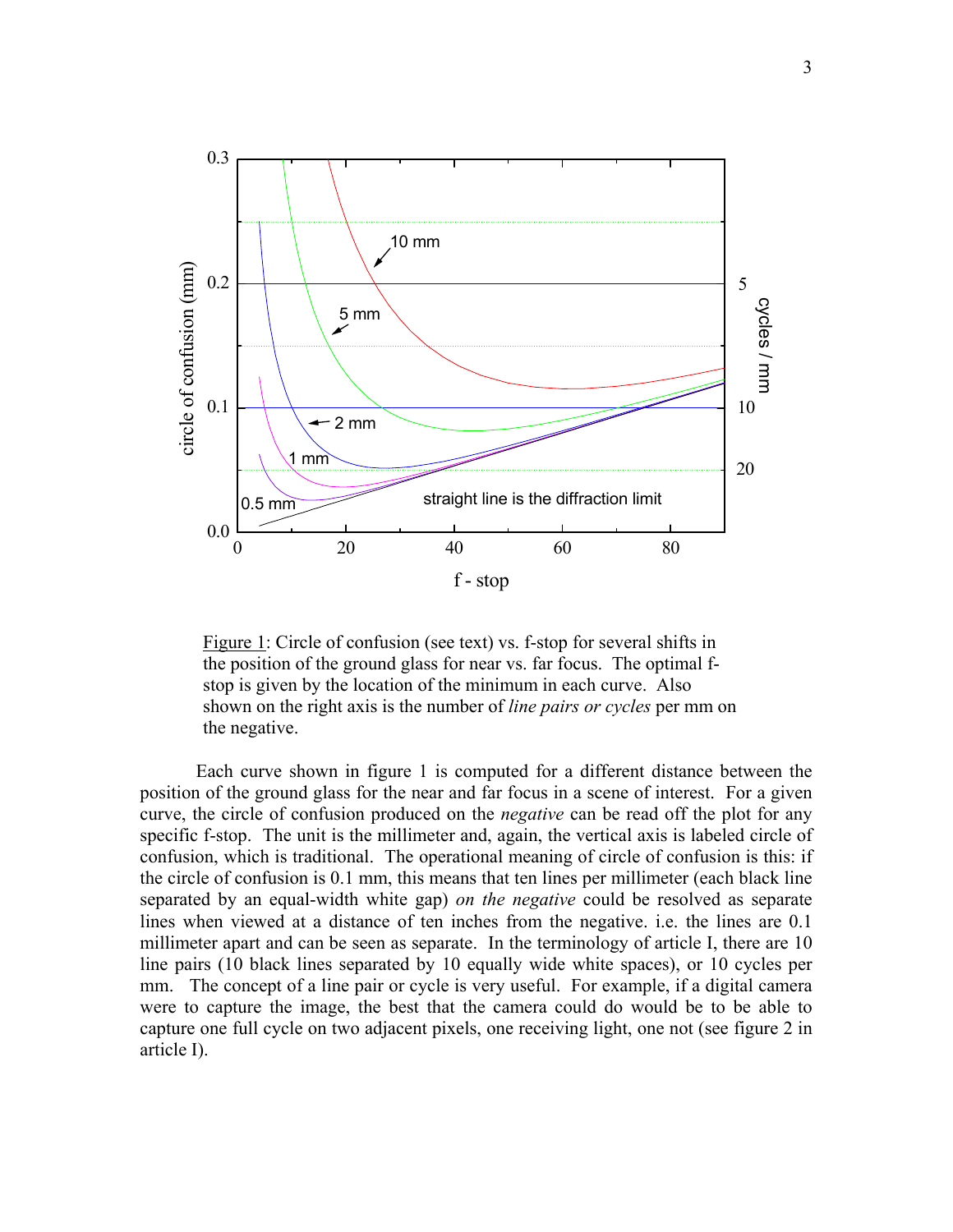If the number is 0.2, then only 5 lines per millimeter (they are 0.2 mm apart) could be resolved on the negative. So, the definition of circle of confusion is the inverse of the number of line pairs (the black line and the white space) per millimeter that you have in mind. If a good normal eye were to view a contact print of the negative from a distance of ten inches, that good eye should readily be able to resolve five lines per millimeter and likely also resolve up to about ten lines per millimeter. So, one would need a circle of confusion of nearly 0.1 mm on the negative to ensure that a good eye will regard the negative or the contact print made from it as very sharp (when viewed from ten inches). You could generally get away with 0.2 mm, but some people would likely be able to detect a subtle lack of sharpness for the case of 0.2 mm.

 So, for example, the range of distances in a scene that you wish to have in focus might be such that the ground glass does not move much as you focus on the near and far points (as would be the case if you were on a mountain top and you were to photograph a distant scene with nothing very close to the camera). For such a situation your focus range might move the ground glass 0.5 mm or even less. In such case, you would refer to the curve labeled 0.5 mm and note that the f-stop that corresponds to the best resolution (the low point on the curve labeled by 0.5 mm) is roughly f/14. The minimum in the curve gives the best, i.e. the optimal, f-stop for that situation. If the range of distances for a different situation resulted in a greater motion of the ground glass, we would be on a different specific curve. So, for example, suppose that in the situation of the fencepost and the tree we found that focusing on each of them separately resulted in a shift of the ground glass to lens distance by 5 mm. In that case, we would use the curve labeled 5 mm and determine that the optimal f-stop for that case would be roughly f/43. Note here that this f-stop would result in a circle of confusion of about 0.08 mm, and we could be confident that on a contact print from the negative both the fencepost and the tree would appear sharp to anyone with good normal vision who viewed it from a distance of ten inches. Whether a larger print would be sharp or not will depend on the amount of enlargement that you plan to do and also would depend on how far away from the print the viewer will stand. We will discuss these aspects related to the print in more detail shortly.

 If the case at hand resulted in a shift of the ground glass by, say 3 mm, we would imagine a curve between the 2 mm case and the 5 mm case and get an approximate value for the optimal f-stop. A plot of the location of the circle of confusion value for the minimum for each of the curves in figure 1 (and many others that could be added to figure 1) for the complete range of ground glass to lens distances of shift is shown as a continuous curve in figure 2. This figure gives the optimal value of the f-stop for any change in position of the ground glass relative to the lens as you focus on one object of interest and then the other. We can see again from figure 2 that if the ground glass moved about 0.5 mm, the optimal f-stop is about f/14 and if the ground glass moved 5 mm, then the optimal f-stop is about f/43. And, to take a different case, if the ground glass moved a distance of 4 mm, the optimal f-stop would be about f/39. It is useful to note in passing here that the actual focus point (i.e. behind the closest object, one third of the distance between the two objects) is also at the midpoint of the shift in the lens to the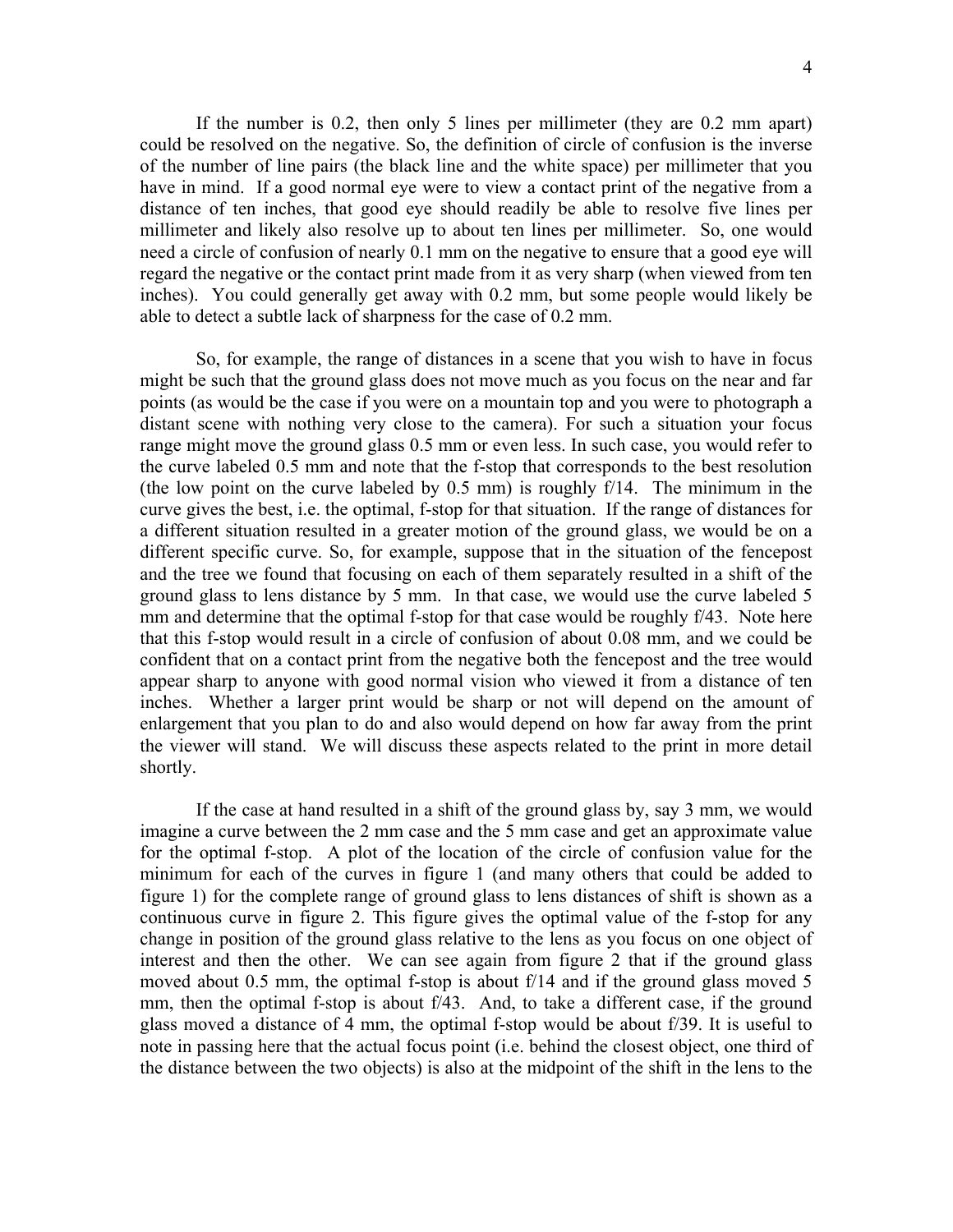ground glass distance. This is useful to remember when there is no convenient object part way into the scene to focus on.

 It is important to note here that these results are the theoretical results for a perfect optical system. They ignore imperfections that may be present, e.g. in the lens. They properly account for diffraction effects but they do not account for aberrations that may be present. For example, some lenses have aberrations that limit optical performance when the lens is opened wide. So, if for your situation figure 1 or 2 would lead you to believe that f/10 might be optimal, it might be that your lens has significant aberrations when it is that wide open. So, while the theoretical curves are very valuable, especially when they yield a result that is in the midrange of the apertures available for your lens, they must be used with a bit of caution, especially for low f-numbers, and not blindly accepted without thought.



Figure 2: Optimal value of the f-stop as a function of the shift in the ground glass to lens distance for the near vs. far focus.

 If we look at figure 1 we notice that while there is an optimal f-stop for a given near-far film plane separation, the plot also allows us to determine the *range* of f-stop values that yield a circle of confusion that is at least as good as a value we select. This sounds complicated, but an example will make it clear. In figure 3 we have reproduced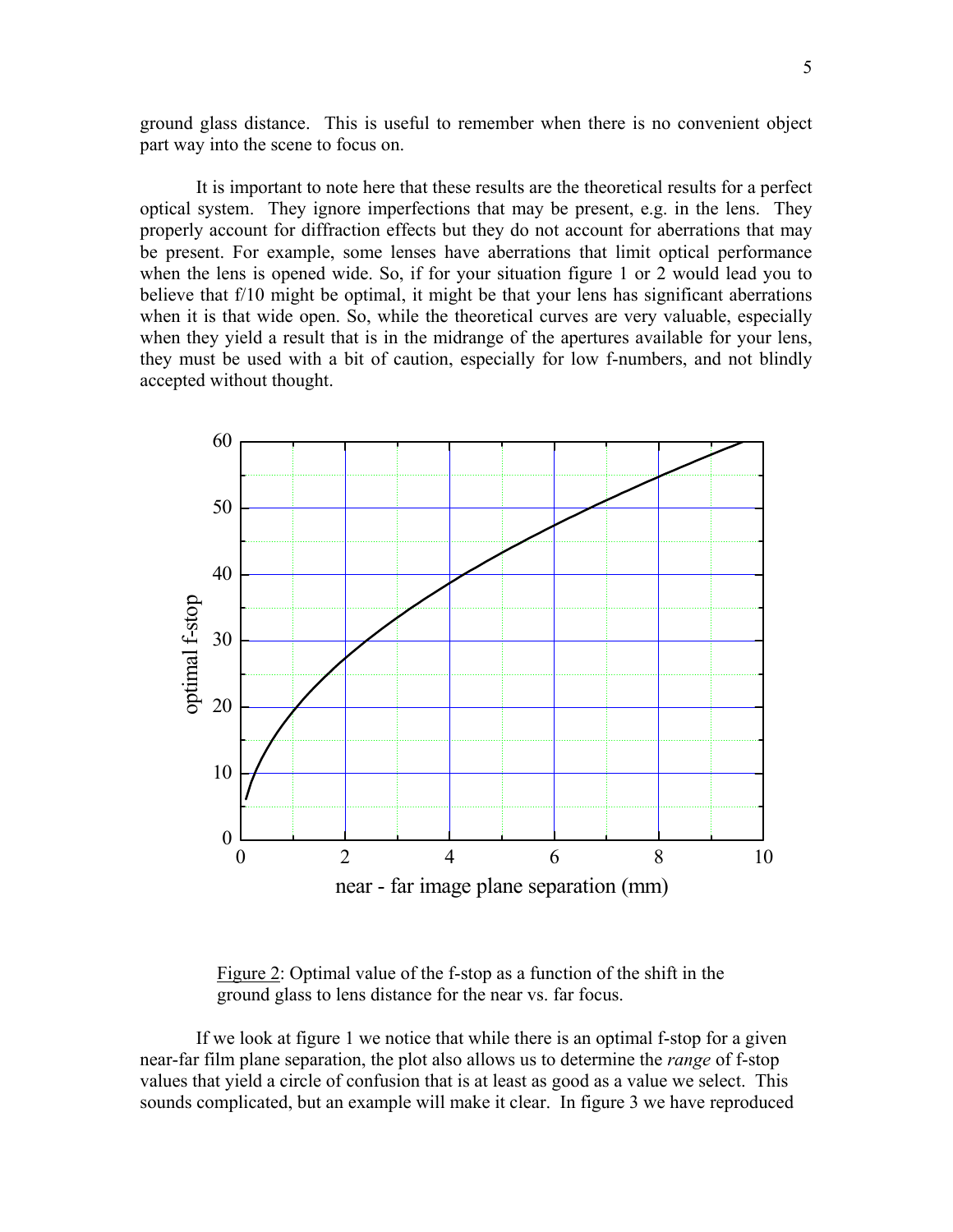figure 1, with a few additional lines. Suppose that we are interested in a scene for which the near focus vs. far focus ground glass shift in position is found to be 1 mm. We are then restricted to be on the 1 mm curve. If for our eventual final photograph we need a circle of confusion on the negative that is 0.05 mm or better (and we will see how to deal with determining this shortly), we note that there is a range of f-stops that will deliver this resolution or better. So, f/20 is about the best, but note that any f-stop between about f/10 and f/37 will result in a circle of confusion of 0.05 mm or better. This is shown directly on figure 3 by means of the horizontal dashed line, which emphasizes the 0.05 value of the circle of confusion, and by the two vertical lines that denote the f-stop values where the 1 mm curve meets the 0.05 mm circle of confusion line.



 Figure 3: Example showing a range of f-stop values that result in a circle of confusion or 0.05 mm or better for the case of a 1 mm shift in the lens to ground glass distance.

 So, how do we decide on what circle of confusion to settle on? One way is to simply always pick the optimal aperture (if that gives an adequate shutter speed). But, for various reasons, we may need to deviate from that. How far can we go? The plots shown as figures 1 and 3 give the circle of confusion on the negative. If you are to create an enlargement and view the enlargement from the *same* 10 inch distance as you view the contact print (or negative), then you need a smaller circle of confusion in the original negative in order to preserve the desired level of sharpness in the final print. If you have a 4x5 negative with a circle of confusion, or separation of details, of 0.05 mm, and if you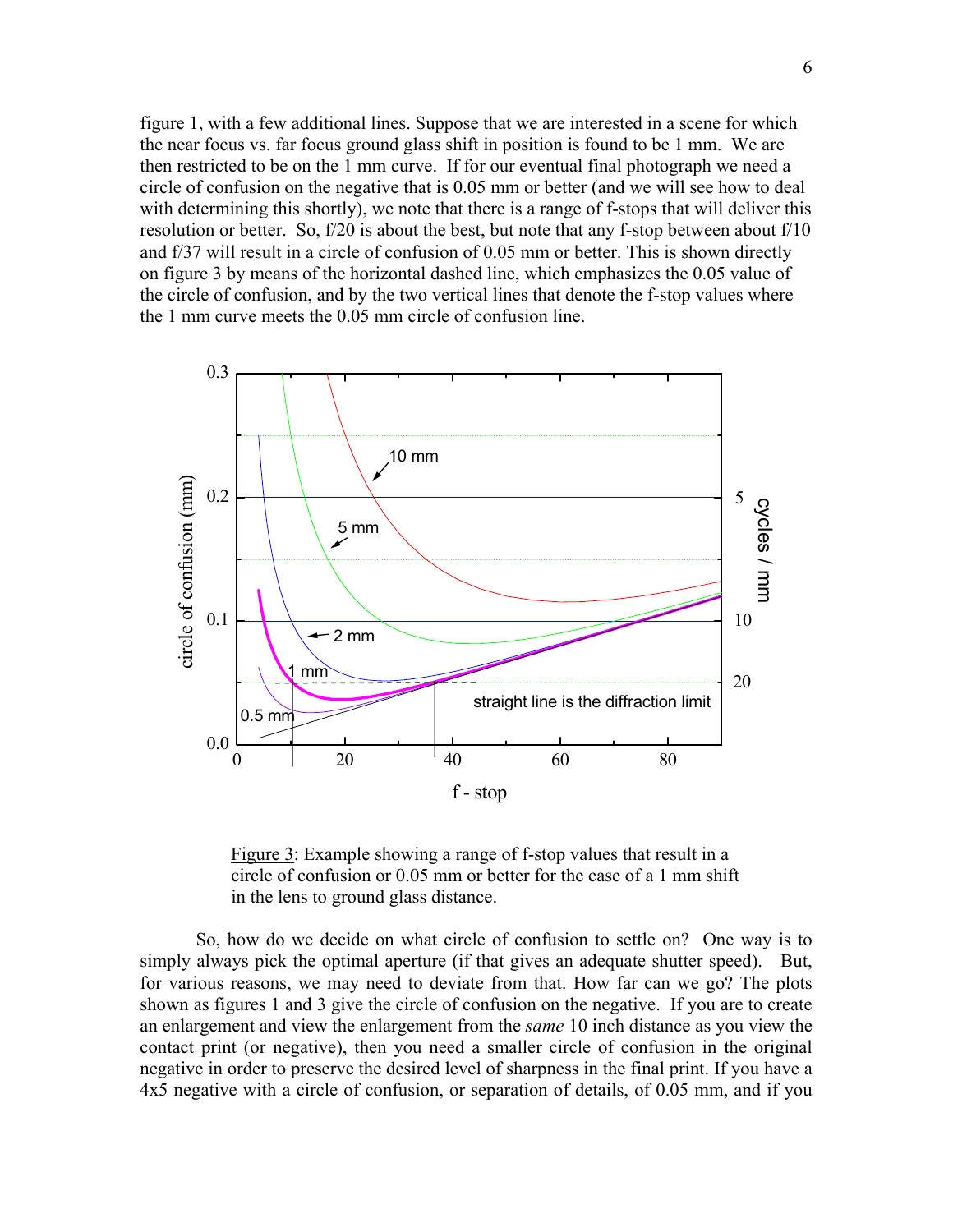make a 8 x 10 print (a two times linear enlargement; 2 x  $4 = 8$ ), the separation of details in the print will expand (expanding the visual angle) and if viewed from the *same* distance as the contact print, the circle of confusion (i.e. separation of details) will be 0.1 mm (  $2 \times 0.05 = 0.1$ ) on the 8 x 10 print, still sharp. If you view the 8x10 print from twice as far away as the contact print, then as you move away the visual angle is reduced resulting in the double-distance-view 8 x 10 looking like the original-view-distance 4 x 5, with a separation of details of 0.05 mm.

 To cite another example, suppose you have a 16 x 20 print and you want it to look sharp from a viewing distance of 20 inches. This is a 4 times enlargement from the original 4 x 5 and it is viewed from twice as far as our standard ten inches. If 0.1 mm detail separation (i.e. circle of confusion) is appropriate for a viewing distance of 10 inches, we can settle for 0.2 on the print for viewing from 20 inches. So, we need 0.2 on the print. The enlargement was by a factor of 4. Thus, to get 0.2 on the print with that enlargement, we need to have 0.05 on the negative. The example discussed in the context of figure 3 fits this criterion of 0.05 mm on the negative where we found a range of f-stop values that were acceptable.

 It may be helpful to insert here some convenient numbers for the range of resolution that one might adhere to when making decisions in the field. So, for example, I generally use either 6x7 or 4x5 formats, and I always try to expose presuming I will make prints up to 11x14 from the 6x7 and 16x20 from the 4x5. Here I will show information for two viewing distances, 10 inches for those who like to get close, 20 for those who view from a larger distance. I tend to view 8 x 10 from a distance of about 10 inches, and 11 x 14 and 16 x 20 from about 20 inches, or a bit further away. I begin with the linear enlargement factor that each print size represents when enlarged from the given negative format.

| Negative size $\Rightarrow$ | $6 \text{ cm} \times 7 \text{ cm}$   4 in x 5 in | $8$ in x 10 in |
|-----------------------------|--------------------------------------------------|----------------|
| Print Size                  |                                                  |                |
| $8 \times 10$               | 3 39                                             |                |
| $11 \times 14$              | 4.66                                             |                |
| 16 x 20                     |                                                  |                |

Table 1: Linear enlargement factors to produce a given size print from a negative of various sizes. As an example, a full-frame 4 x 5 negative enlarged to a 16 x 20 print requires a linear enlargement factor of 4.

On the next page is a table (Table 2) of the values of the circle of confusion necessary on the *negative* to produce a sharp *print* of the given size when viewed from the given distance, using the criteria we have adopted. The number in Table 2 for the film format, print size and viewing distance that you prefer is the number to use with Figures 1, 2 or 3 to help you select the right f-stop. All entries are in millimeter units for direct use on the figures.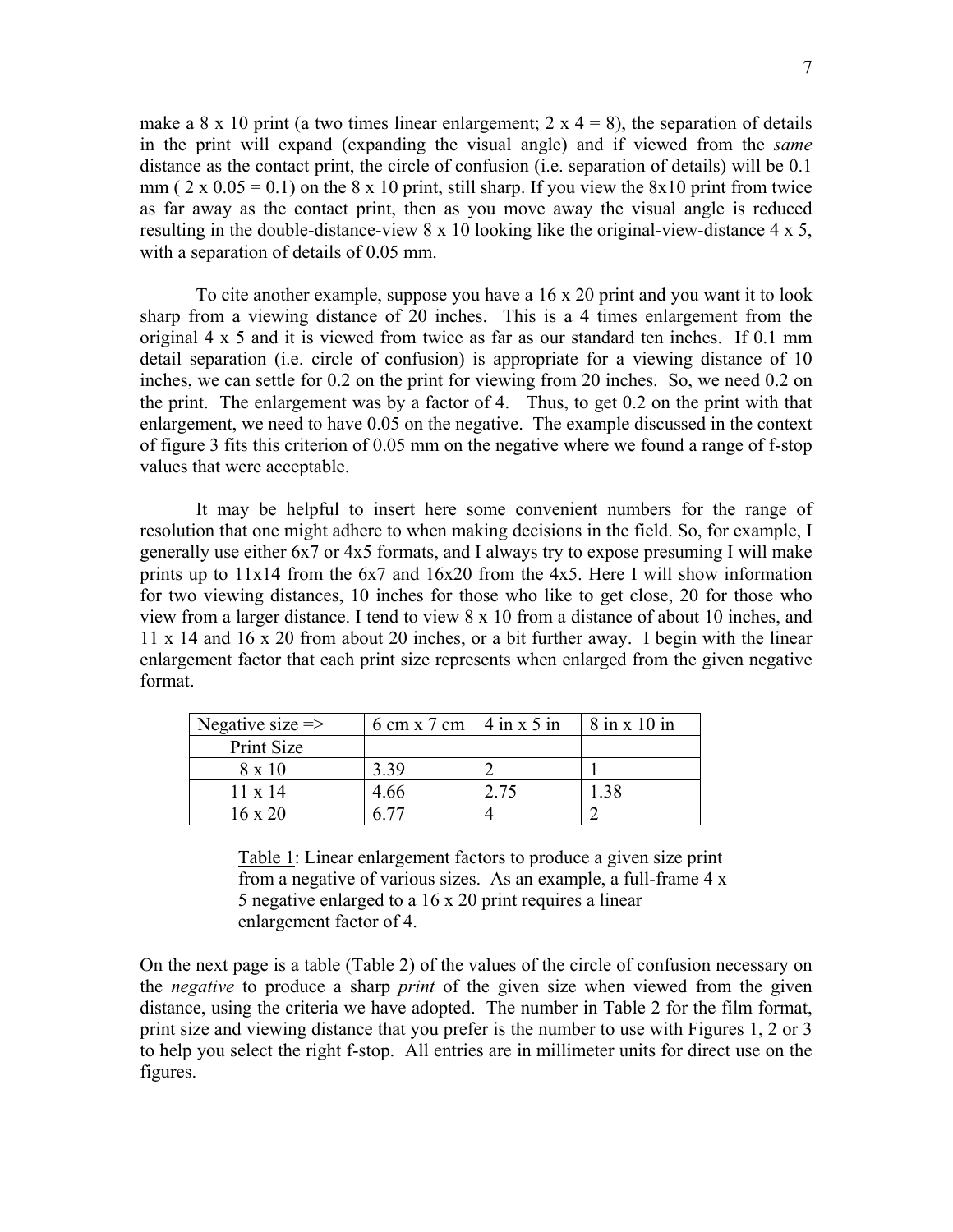| Negative size $\Rightarrow$ | 6 cm x 7 cm $\vert$ 4 in x 5 in |       | $8$ in x 10 in |
|-----------------------------|---------------------------------|-------|----------------|
| Print (viewed 10 in)        |                                 |       |                |
| 8 x 10                      | 0.030                           | 0.05  | 0.10           |
| $11 \times 14$              | 0.021                           | 0.036 | 0.072          |
| $16 \times 20$              | 0.015                           | 0.025 | 0.05           |
| Print (viewed 20 in)        |                                 |       |                |
| 8 x 10                      | 0.059                           | 0.10  | 0.20           |
| $11 \times 14$              | 0.043                           | 0.072 | 0.14           |
| $16 \times 20$              | 0.030                           | 0.050 | 0.10           |

Table 2: Circle of confusion values required on a negative to produce a sharp print of a given size from the negative – using the 10 cycles/mm standard. The entries in the table all have mm units.

 These are quite stringent limits (we used 10 line pairs per millimeter for a viewing distance of 10 inches). If we were to adopt the less stringent limit of 5 cycles per millimeter (this would be consistent with the requirement for 20/20 vision at this distance) for a viewing distance of 10 inches (a number that is often adopted as the practical limit of routine casual human resolution) then we would simply *double* all of the values in table 2 just above, use those constraints on the figures and still be in very reasonable shape.

 For my own work with a 4 x 5 I tend to use f-stop values in the range of f/22 and f/32 rather routinely. And, a glance at this table and figure 3 makes it clear that this is a very good choice for most landscape work. So, in a pinch, *if one remembers only that*, one will be well served. The table and figures also make clear that for flat field work (e.g. photographing a barn door with the film plane parallel to the door) it would be quite safe to go to  $f/11 - if$  your lens did not introduce aberrations at that large an opening.

 It should be noted that what has been presented here (the plots) have been obtained from a mathematical treatment that is valid for situations other than close-ups. For close-ups other more complete equations need to be used. None the less, what is given here is valid over a broad range of situations and is even approximately OK for reasonably close situations. How close is a close-up? A reasonable figure of merit might be anything closer than a few times the focal length of the lens.

 We should also point out here that the curves and the treatment that has been presented presume that one has ideal lenses, enlarger alignments, etc. We also presume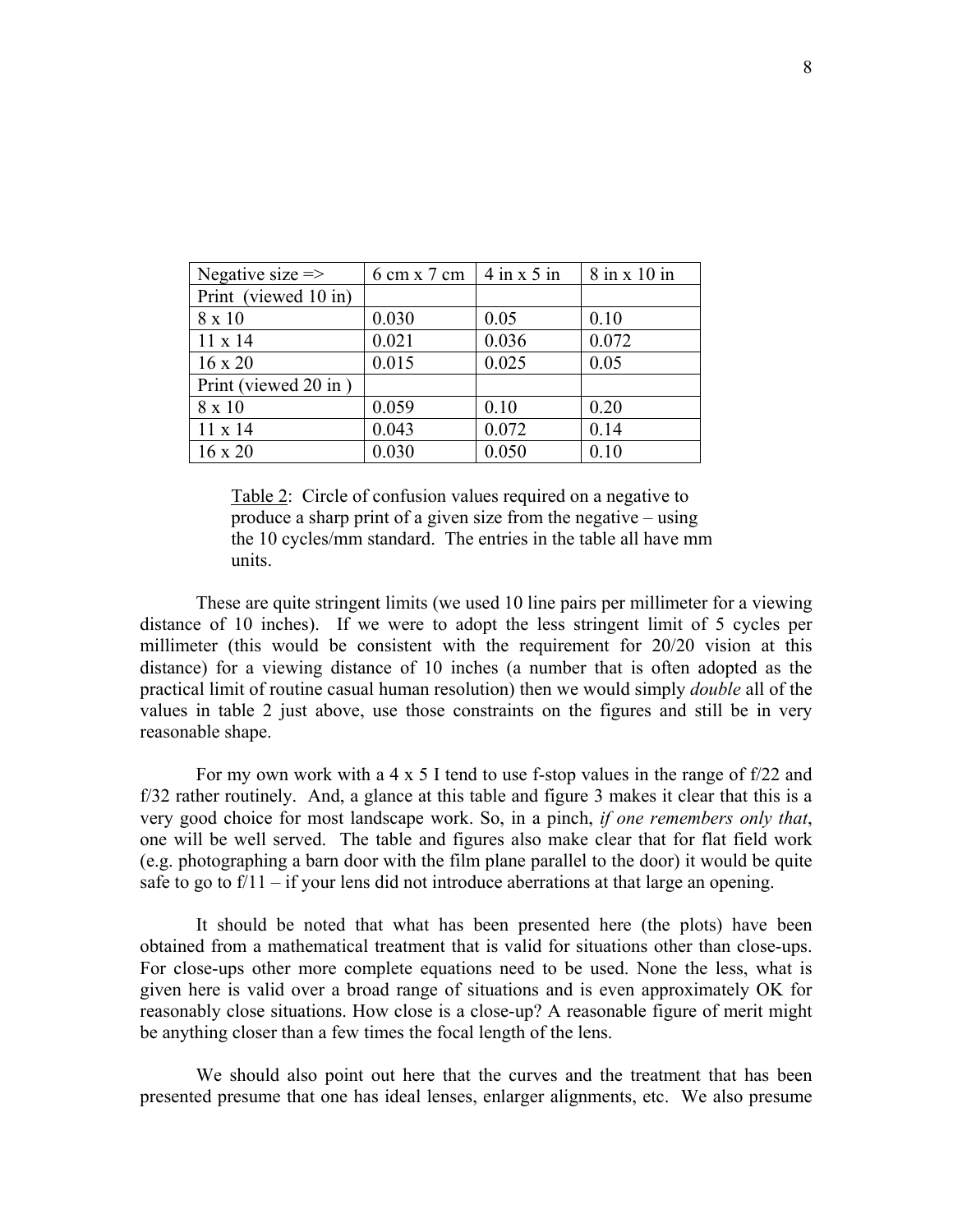that your ground glass and the film plane when the film is in your film holder in the camera occupy the same position in space (or that your medium format camera focuses properly). [Most folks take this for granted. I learned the hard way: for my 4x5 my film plane and the ground glass were not in the same location (by 0.019 inch), which resulted in negatives that were not perfectly in focus until the camera was fixed.] So, what you see in reality on your prints may be a bit less sharp than what you might expect here if, for example, your lenses have aberrations, your enlarger is not aligned, or anything else is out of proper adjustment.

 Nothing beats looking at the final results and it would be worthwhile to do a few experiments with your system to check to see that you are getting what you expect. So, set up a camera, with several things in a scene, pick two objects at different distances from the lens, set the optimal f-stop, take the photograph, then expose more film using two f-stops on either side of optimal, etc. Then, make prints, make enlargements, and take a good look. So, do a bit of experimentation and take a careful look at the results. (Note: It is important to first check to see that the point that you focus on in the scene is actually the place that produces the sharpest image on the negative – some cameras are not perfect in this regard. For example, you might stand next to a picket fence and look along the fence. Focus on a particular slat (and mark it somehow) expose film and examine the negative. If the slat you focused on is not the sharpest on the negative (and you may have to make a print to be sure), your camera is slightly imperfect in manufacture like mine was and you need to keep the true focus point in mind for future work, or get the camera repaired.

#### **Film Format**

What has been written here is most useful to photographers who work with  $4 \times 5$ and larger formats. But, it is valid for smaller formats as well and the 6 x 7 format has been listed in the tables. For 35 mm, the change in the distance between the film plane and the lens is rather narrow as one focuses on objects of interest at different distances from the lens, and for medium format in other than close-up situations it is also modest. But, a bit of thought and reference to figure 3 should make clear why it is that most normal lenses (e.g. 50 mm on a 35 mm camera, 80 mm on a 6x7 camera) generally only allow one to reach a f-stop of about f/22. And, it should be clear that the optimal situation for most images in those formats is obtained with f-stop values in the range of  $f/11$  to  $f/22$  or so. The narrow distance shift on focus for such formats for many situations restricts one to something like the 0.05 mm or the 1 mm curve in figure 1.

#### **Other Work and References**

 The material (the plots) shown here was developed roughly a dozen years ago and available in various printed versions. Shortly thereafter some aspects of this material, in particular the selection of the optimal f/stop, were independently obtained by Paul Hansma and presented in a different but equivalent way in an article in Photo Techniques magazine in 1996 (Vol. 17, p.54). That article appears to have used lines instead of line pairs per mm, but there is agreement on optimal f-stop choices. There is also a more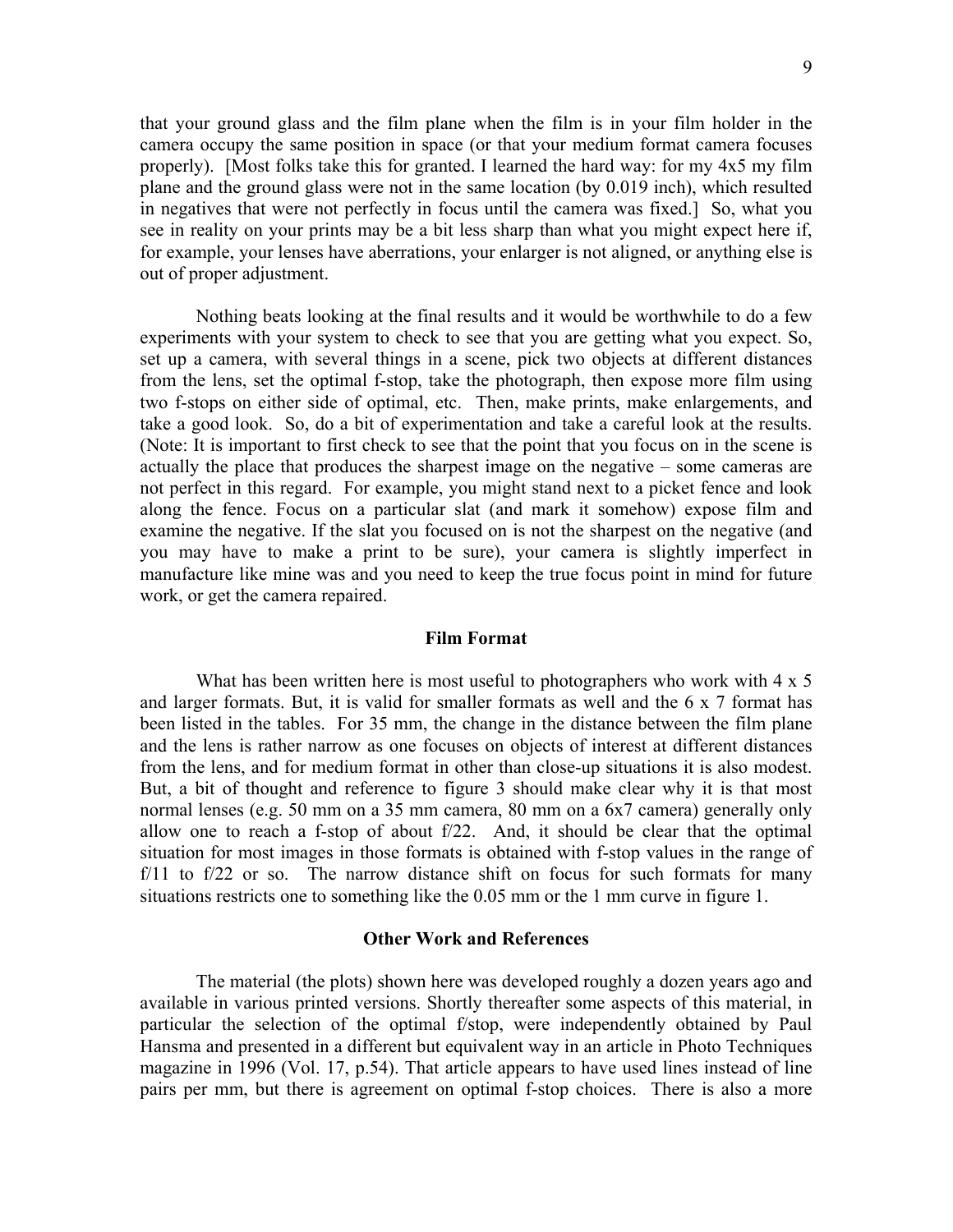recent useful web site that incorporates some of Paul Hansma's material as well as that found in a number of other sources. That useful site is http://www.largeformatphotography.info/fstop.html#ref. Both of these references are worth a careful look, especially if you like a mathematical approach.

 My primary references for these two articles were the very good books *Fundamentals of Optics* by Jenkins and White (3rd edition, 1957) and the Focal Press *Encyclopedia of Photography*. If you can find yourself a good clean copy of that Focal Press book with just about any publication date, grab it; most of the information in that book is timeless. Another very good book is *Applied Photographic Optics* by Sidney Ray  $(3<sup>rd</sup>$  edition, 2002), also by Focal Press. An excellent book on many details associated with the structure and function of the eye and the vision process is *Foundations of Vision* by Brian Wandell.

# **Acknowledgements**

 I thank Greg Nelson for a careful reading of an early draft of this article. A number of his suggestions for clarifications have been incorporated.

#### **The Author**

 Robert Hallock is Distinguished Professor in the Department of Physics at the University of Massachusetts, Amherst, where he has taught and done research for more than thirty years. He has been involved with photography for even longer, and for the past ten years has emphasized black and white photography with traditional archival darkroom techniques with image capture in  $4 \times 5$  and  $6 \times 7$  formats. He currently teaches a course on the physics of light, applications and perception, "*Seeing the Light*", with an emphasis on topics of relevance to students interested in Art and Photography.

E-mail Contact: hallock@physics.umass.edu or hallock@rbhallock.com Some examples of the author's photography can be found at http://www.rbhallock.com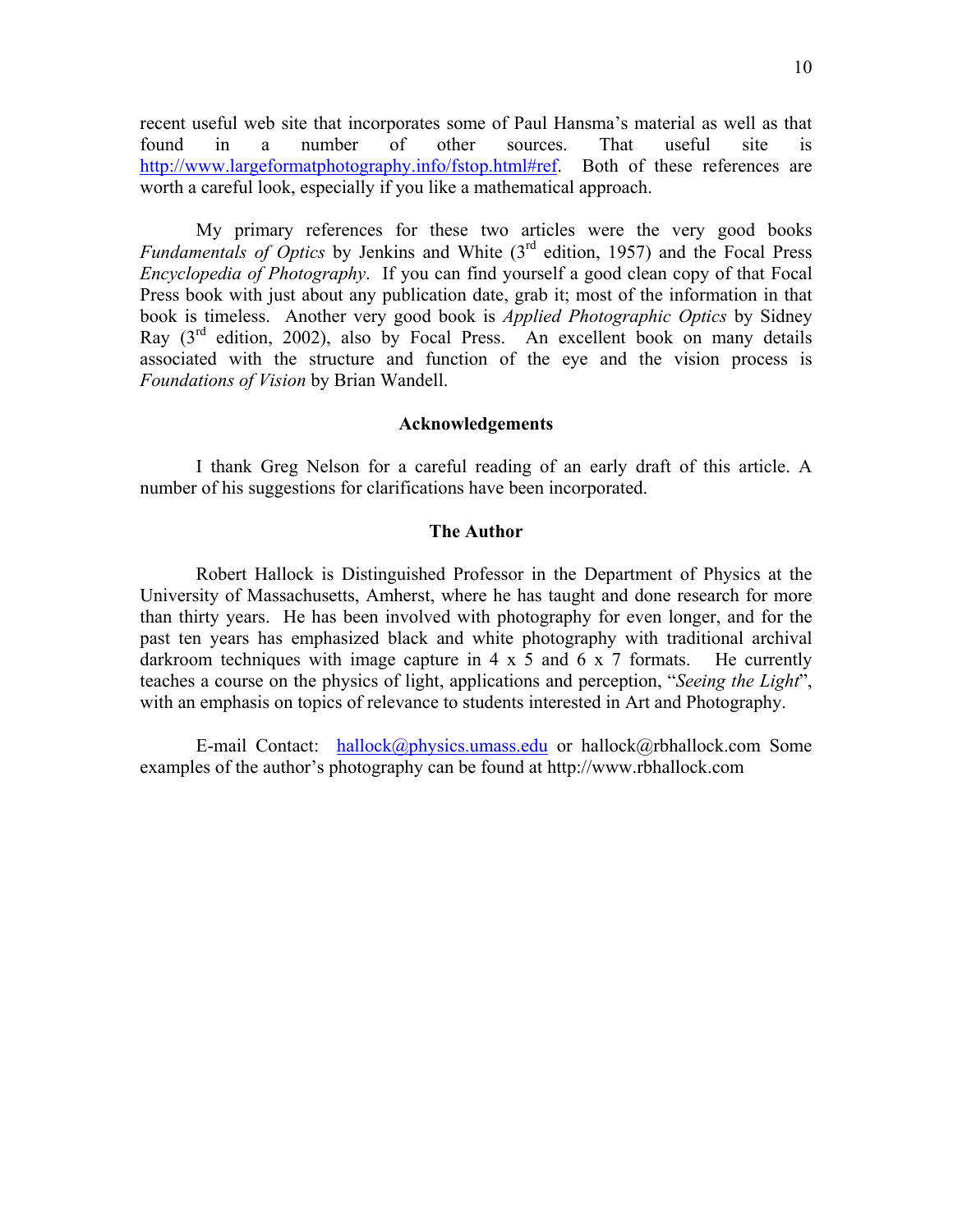# **Appendix**

 Here we provide a bit of information that will help you to get a feeling for the shift in the position of the ground glass that will come from a change of focus from one object to another at a different distance from the camera. This depends on the specific distance for the two objects, but also on the focal length of the lens. This information will be of general use with reference to the use of figures 1 and 2, but it will also indirectly help to see the substantial effect different focal lengths have on the position of focus. In the table below, we show the position of the ground glass relative to the lens for a number of different lenses and for a number of different distances to the object in the scene. The first column is the distance from the object in the scene to the lens in feet. The second column is that same distance expressed in millimeters. The subsequent columns are the position of the ground glass relative to the position of the lens in millimeters for various focal length lenses (in mm). Note that for a lens focused on a far distance, the ground glass is at a distance from the lens equal to the focal length.

| feet           | mm      | 50    | 90     | 120    | 150    | 180    | 210    | 240    | 305    |
|----------------|---------|-------|--------|--------|--------|--------|--------|--------|--------|
| $\overline{2}$ | 609.6   | 54.47 | 105.59 | 149.41 | 198.96 | 255.42 | 320.36 | 395.84 | 610.40 |
| 2.5            | 762     | 53.51 | 102.05 | 142.43 | 186.76 | 235.67 | 289.89 | 350.34 | 508.56 |
| 3              | 914.4   | 52.89 | 99.83  | 138.13 | 179.43 | 224.12 | 272.61 | 325.41 | 457.65 |
| 3.5            | 1066.8  | 52.46 | 98.29  | 135.21 | 174.54 | 216.54 | 261.47 | 309.67 | 427.11 |
| 4              | 1219.2  | 52.14 | 97.17  | 133.10 | 171.04 | 211.18 | 253.70 | 298.82 | 406.76 |
| 4.5            | 1371.6  | 51.89 | 96.32  | 131.51 | 168.42 | 207.19 | 247.96 | 290.90 | 392.22 |
| 5              | 1524    | 51.70 | 95.65  | 130.26 | 166.38 | 204.11 | 243.56 | 284.86 | 381.31 |
| 6              | 1828.8  | 51.41 | 94.66  | 128.43 | 163.40 | 199.65 | 237.24 | 276.25 | 366.05 |
| $\overline{7}$ | 2133.6  | 51.20 | 93.96  | 127.15 | 161.34 | 196.58 | 232.93 | 270.42 | 355.87 |
| 8              | 2438.4  | 51.05 | 93.45  | 126.21 | 159.83 | 194.35 | 229.79 | 266.20 | 348.60 |
| 9              | 2743.2  | 50.93 | 93.05  | 125.49 | 158.68 | 192.64 | 227.41 | 263.01 | 343.15 |
| 10             | 3048    | 50.83 | 92.74  | 124.92 | 157.76 | 191.30 | 225.54 | 260.51 | 338.91 |
| 12             | 3657.6  | 50.69 | 92.27  | 124.07 | 156.41 | 189.32 | 222.79 | 256.85 | 332.75 |
| 14             | 4267.2  | 50.59 | 91.94  | 123.47 | 155.46 | 187.93 | 220.87 | 254.30 | 328.48 |
| 16             | 4876.8  | 50.52 | 91.69  | 123.03 | 154.76 | 186.90 | 219.45 | 252.42 | 325.35 |
| 18             | 5486.4  | 50.46 | 91.50  | 122.68 | 154.22 | 186.11 | 218.36 | 250.98 | 322.95 |
| 20             | 6096    | 50.41 | 91.35  | 122.41 | 153.78 | 185.48 | 217.49 | 249.84 | 321.06 |
| 25             | 7620    | 50.33 | 91.08  | 121.92 | 153.01 | 184.35 | 215.95 | 247.80 | 317.72 |
| 30             | 9144    | 50.27 | 90.89  | 121.60 | 152.50 | 183.61 | 214.94 | 246.47 | 315.52 |
| 40             | 12192   | 50.21 | 90.67  | 121.19 | 151.87 | 182.70 | 213.68 | 244.82 | 312.83 |
| 50             | 15240   | 50.16 | 90.53  | 120.95 | 151.49 | 182.15 | 212.93 | 243.84 | 311.23 |
| 75             | 22860   | 50.11 | 90.36  | 120.63 | 150.99 | 181.43 | 211.95 | 242.55 | 309.12 |
| 100            | 30480   | 50.08 | 90.27  | 120.47 | 150.74 | 181.07 | 211.46 | 241.90 | 308.08 |
| 200            | 60960   | 50.04 | 90.13  | 120.24 | 150.37 | 180.53 | 210.73 | 240.95 | 306.53 |
| 500            | 152400  | 50.02 | 90.05  | 120.09 | 150.15 | 180.21 | 210.29 | 240.38 | 305.61 |
| 1000           | 304800  | 50.01 | 90.03  | 120.05 | 150.07 | 180.11 | 210.14 | 240.19 | 305.31 |
| 2000           | 609600  | 50.00 | 90.01  | 120.02 | 150.04 | 180.05 | 210.07 | 240.09 | 305.15 |
| 5000           | 1.524E6 | 50.00 | 90.01  | 120.01 | 150.01 | 180.02 | 210.03 | 240.04 | 305.06 |